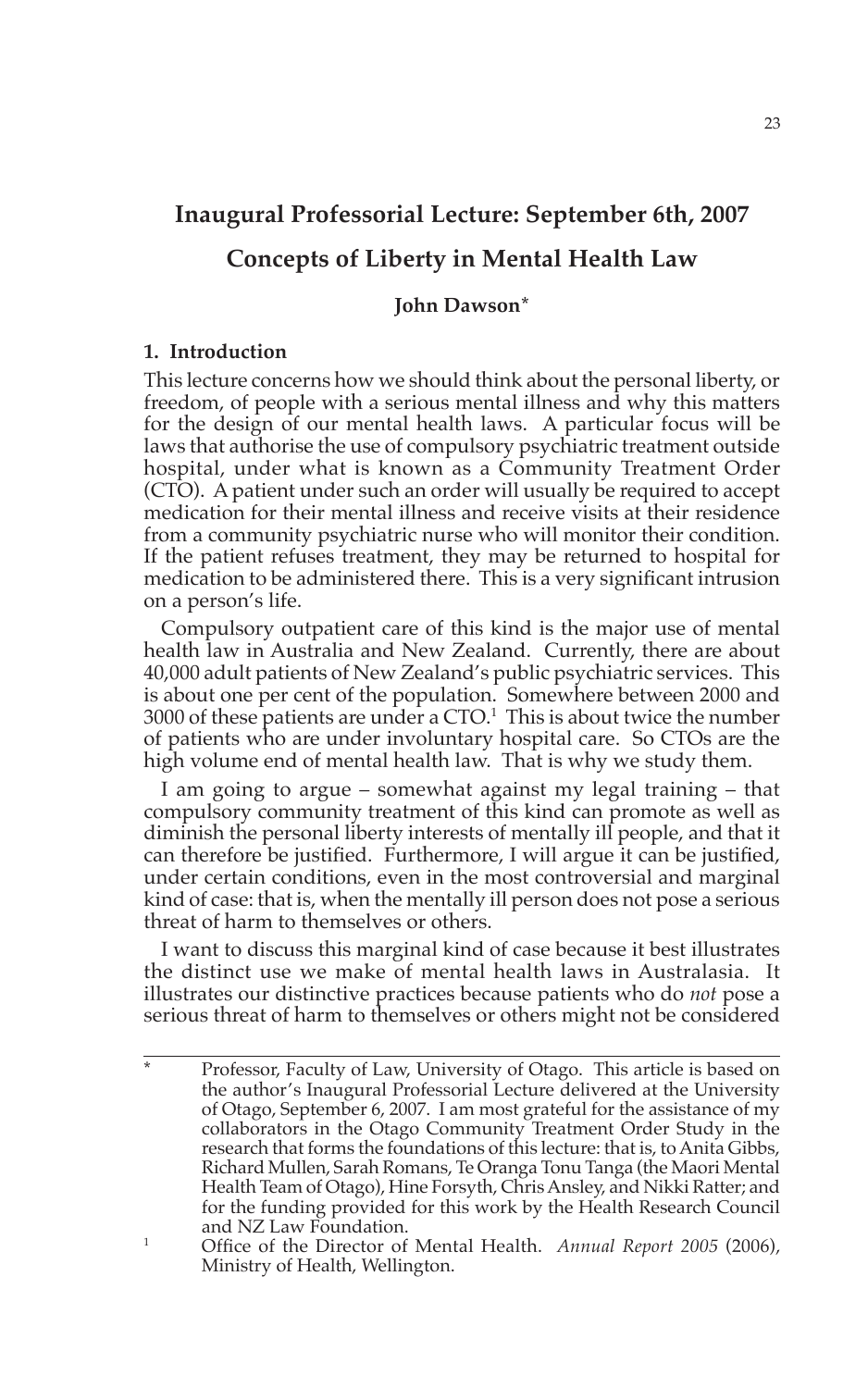suitable candidates for involuntary treatment in many other countries, especially in North America, even though they might be considered suitable candidates here. One reason why we follow this different approach in Australasia might be because we have somewhat different views about liberty than they have in North America, or different views about what freedom means for people with a serious and continuing mental illness, like schizophrenia or bipolar disorder, who are the most likely candidates for a CTO.

# **2. Different criteria for involuntary treatment**

We can use the law in Pennsylvania to illustrate the approach taken in some parts of the United States of America. Under this approach, the right of mentally ill people to refuse psychiatric treatment is taken very seriously unless they are 'imminently dangerous' to themselves or others. Pennsylvania follows this kind of 'dangerousness' standard for involuntary psychiatric treatment:

# **Pennsylvania Mental Health Procedures Act, section 7301**

A person may be placed under involuntary psychiatric treatment:

'when, as a result of mental illness … he poses a clear and present danger of harm to others or himself'; and this danger has existed 'within the last 30 days'.

This is a rigorous standard. Many people under compulsory outpatient treatment in New Zealand would not meet it. It might be considered a standard designed primarily to specify the conditions for emergency hospitalisation, and that a person who meets it should be treated in a hospital, and not in the community. It is not really a standard designed to cover community-based treatment at all.

The broader legal standard for compulsory treatment followed in New Zealand is set out below. Similar standards apply in Victoria<sup>2</sup> and New South Wales.3 To be treated without consent, in New Zealand, a person must have a 'mental disorder' in the following special sense:

#### **New Zealand's criteria for compulsory psychiatric treatment under section 2 Mental Health (Compulsory Assessment and Treatment) Act 1992**

'Mental disorder', in relation to any person, means an abnormal state of mind (whether of a continuous or an intermittent nature), characterised by delusions, or by disorders of mood or perception or volition or cognition, of such a degree that it –

(a) Poses a serious danger to the health or safety of that person or of others; or

<sup>&</sup>lt;sup>2</sup> Mental Health Act 1986 (Victoria).

Mental Health Act 1990 (NSW).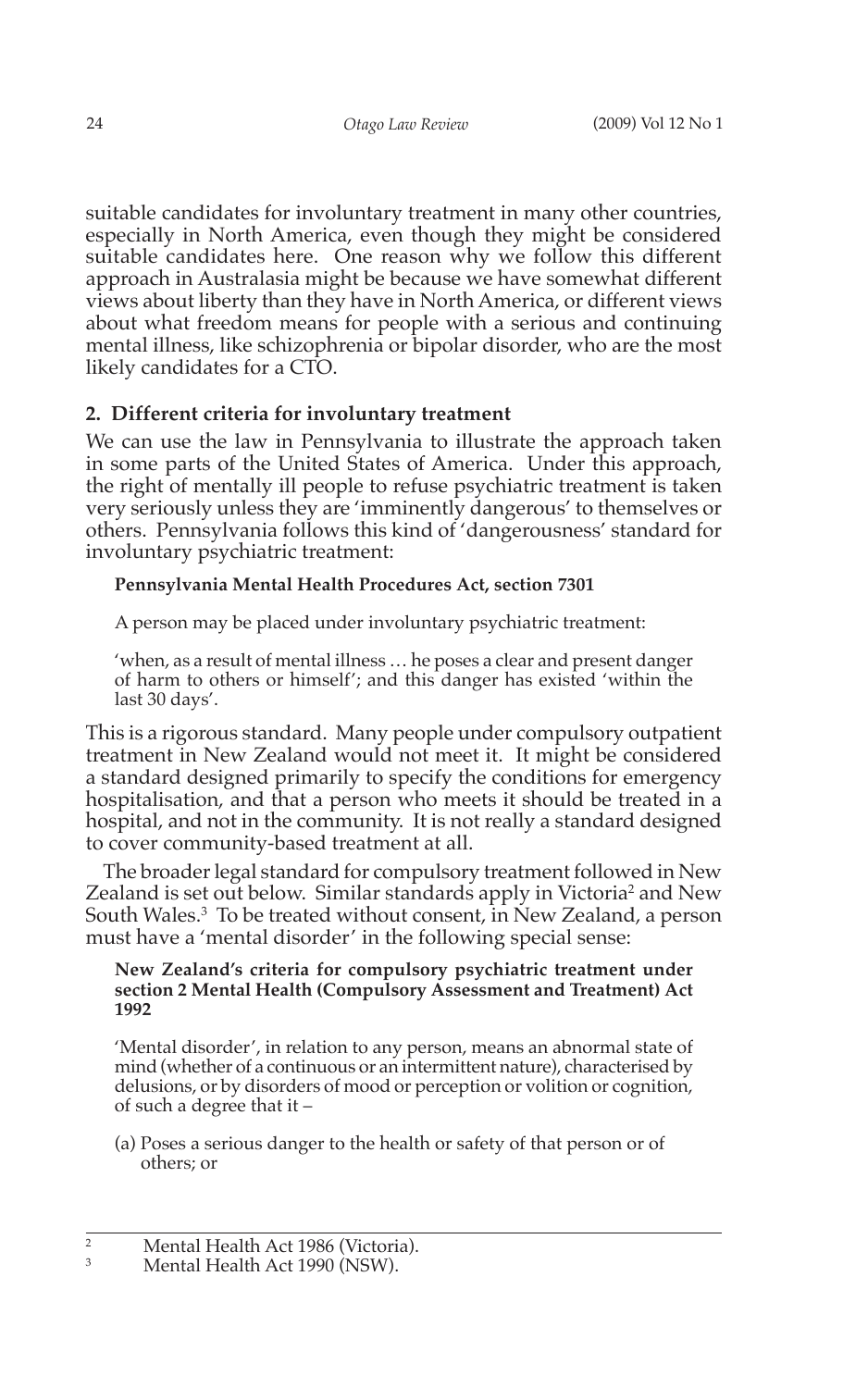(b) Seriously diminishes the capacity of that person to take care of himself or herself.

This is a more detailed but broader standard for involuntary treatment. It would cover every patient committable in Pennsylvania and many more. It has two main parts. There is a definition of an abnormal state of mind, and then a list of consequences, or behaviours, which the state of mind must 'pose'.

To meet the first part of the definition, a person's state of mind must be 'characterised by' one of the listed signs or symptoms of serious mental illness. But this only needs to be 'intermittent', so fluctuating mental states can be covered.

With regard to the second part, the consequences of the abnormal state of mind, under (a) and ( $\dot{b}$ ), the key point for our purposes is that the listed consequences do not cover only people who have presented a clear and present danger within the last 30 days, as in Pennsylvania. The New Zealand standard covers a wider range of consequences of mental disorder, including serious dangers to the person's own health and seriously diminished capacity for self-care. These are broader notions than clear and present danger. And this is deliberate, because New Zealand law covers involuntary treatment in the community as well as in hospital. So a broader legal standard is required.

The main question I wish to pose is: can this broader New Zealand approach be justified, and on the strongest possible ground, that it promotes the personal liberty interests of the mentally ill? Can we justify the involuntary treatment of a person who does not pose an imminent threat of serious harm to themselves or others, and is capable of living outside hospital, on the ground that involuntary treatment can promote their freedom? I will argue that this can be justified, under certain conditions.

In the background sit several more general questions: what are community treatment orders; how do they limit or advance personal liberty; and how should the legislation be designed and used? I will address these questions as we proceed.

# **3. The case of the dairy farmer**

First, let us consider a recent case that sits right on the margins of the law that I wish to examine in some depth. The case concerns a 48 year old man from the Waikato, who is known to us as TJF.4 When his case came before New Zealand's Mental Health Review Tribunal (MHRT), he was living at home under a CTO and required to accept continuing psychotropic medication, under the threat of return to hospital care.

TJF is unusual for a compulsory patient in some respects. He has a 30 year history of paranoid schizophrenia with delusions, but he has also held down a job for many years. He is a dairy farmer and has made a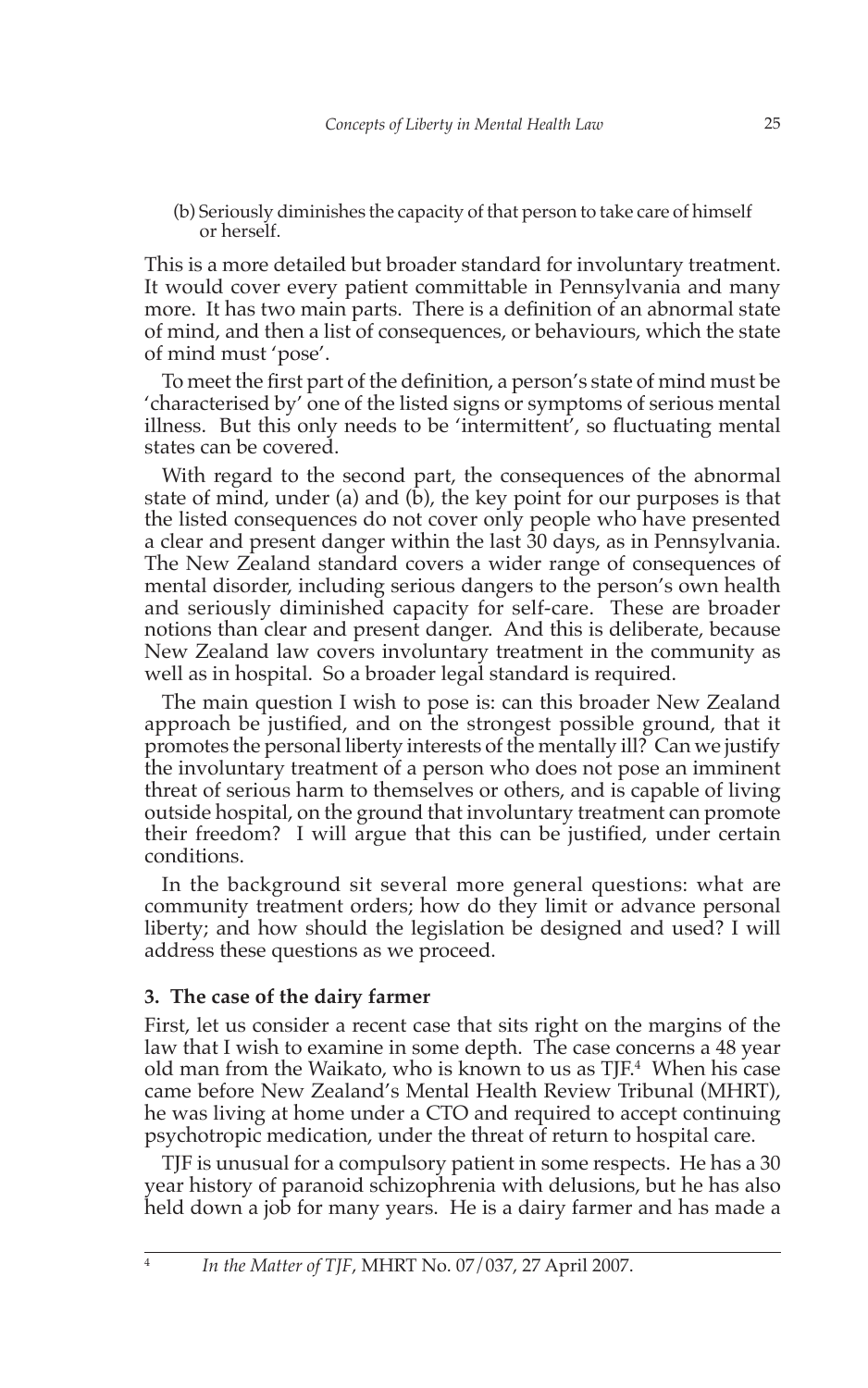lot of money.

The MHRT that considered his case is a multi-disciplinary body, containing a lawyer, a psychiatrist and a lay member. It follows a statutory code of procedure and takes an inquisitorial approach. Its primary job is to consider whether compulsory psychiatric patients continue to meet the statutory definition of a 'mentally disordered person': that is, whether they meet the civil commitment criteria established by the Act. If TJF does not meet those criteria he must be immediately released by the tribunal from compulsory treatment. That is what a system of independent review demands.

On the day of the hearing before the tribunal, TJF was immaculately dressed, reasonably well, lucid, living in his own home, and represented by a lawyer. How could we possibly justify continuing his involuntary treatment?

The uncontested evidence was that a few months earlier he was living in 'abject squalor' on his farm, gripped by paranoid delusions, and completely isolated from his parents and sister who were very distressed about it. He had no social or recreational life and was constantly engaged in what are described as 'eccentric farming practices', like milking his cows in the middle of the night, and not taking them off the milking machines, causing them harm. This is partly a case about harm to cows.

He was also giving away large sums of money. He had done 'no cleaning' in the farm house for many years. The toilet was completely blocked. But he was eating adequately, not malnourished, and not at risk of serious injury or death.

So what should be done? Anything? Or should he simply be left alone? Should we wait until he is at serious risk of harm before we intervene, and let him fall and fall, until – perhaps – he is standing homeless on a street corner in Auckland (or in Chicago, with the winter coming on). Is that a sensible policy for a society to follow?

What led to intervention in his case was the dreadful state of his milking shed. He was not cleaning out the shed properly after milking. The dairy company – Fonterra – repeatedly warned him about this, and they engaged consultants to work with him on dairy hygiene, and to monitor his standards. They were worried because his milk had become contaminated with penicillin before and it could contaminate their entire factory. But the help they provided made no difference. TJF was acutely unwell. So Fonterra said they would stop taking his milk on Friday. That would be end of his income and his life as a dairy farmer.

Three days before that deadline, his parents, who were in their 70s, and a doctor, committed TJF to Waikato Hospital under the mental health legislation. His father then personally cleaned out the dairy shed, milked the cows and saved the day with Fonterra. That was a pretty tough thing for a man in his 70s to have to do: to commit his son, again, to the hospital and resume running the farm. I doubt he would do that lightly.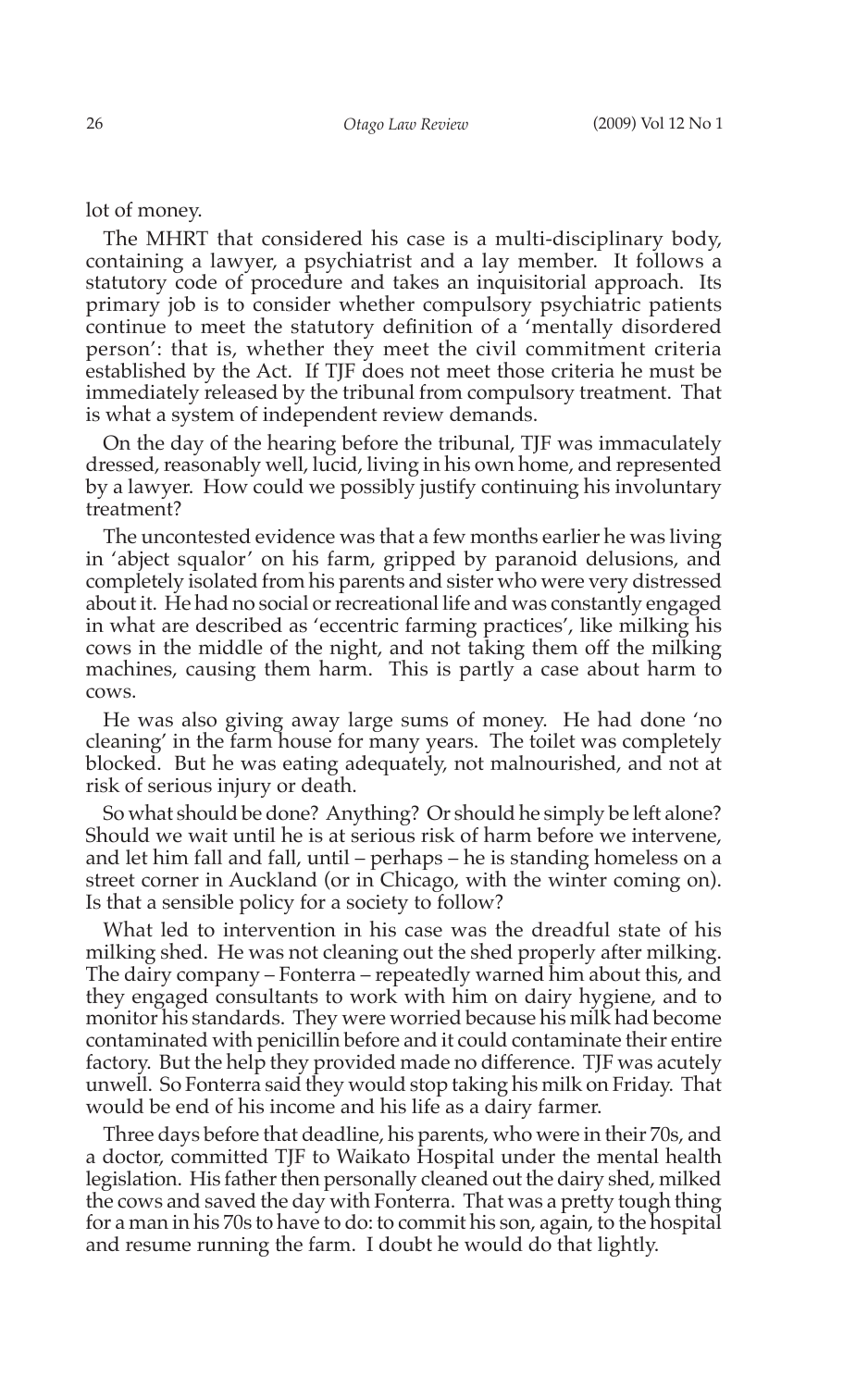TJF then went through the compulsory assessment process under the Act. The hospital psychiatrists repeatedly certified that he met the involuntary treatment criteria. His family were consulted, as required. A private hearing was held before the Family Court. And a Judge then made an order for his involuntary treatment for up to 6 months.

After a few months TJF was considered well enough to leave hospital and go home and continue farming on medication under a CTO, to which he can be switched by the clinicians from involuntary inpatient care. He then applied to the Tribunal for release from compulsory status. At the hearing, his lawyer pointed to his greatly improved condition and said TJF no longer had a seriously diminished capacity for self-care.

The psychiatrists said, however, that TJF had suffered from schizophrenia since the age of 19. He had been hospitalised many times before. When unwell he became estranged from his family, heard voices, had delusions about the neighbours, and had 'confused and concrete thoughts', 'blunting of mood', and many of the so-called negative symptoms of schizophrenia. Nevertheless, with recent treatment by Risperidone his condition had markedly improved. Relations with his family had been re-established and TJF said he wanted that to continue.

The Tribunal questioned TJF in person and, in response, he agreed that treatment had greatly improved his mental health. But he said, in effect: 'That was just an acute episode. It's now over. I don't need medication any more. It slows me down. I just want to be left alone to get on being a dairy farmer.'

The question I want to pose, then, is this: how should we describe the effect of involuntary treatment on this man's liberty? Does it make him more free, or less free, or both? Should we subject him only to emergency hospitalisation when that is absolutely necessary, and then release him from further control when he leaves hospital, and let him go off medication, even though he has lapsed into a paranoid psychosis many times before? He is not currently posing a serious threat of harm to anyone, not even himself.

This is the problematic case at the margins of our mental health laws, and the kind of case that divides the mental health laws of Australasia from those in many parts of North America. Should we require him to keep taking medication, outside hospital, even by long-acting intramuscular injection, without consent, if necessary? That would be a very serious intrusion on his life. But if we look at the whole history of his illness, and its recent consequences, not just his condition on the day of the hearing, would we say he has the capacity to determine his own freedom, or not?

His case is not unusual in most respects. He fits the profile of a typical person on a CTO. These orders tend to be used for a selected group of patients in the middle stages of a serious mental illness. A recent review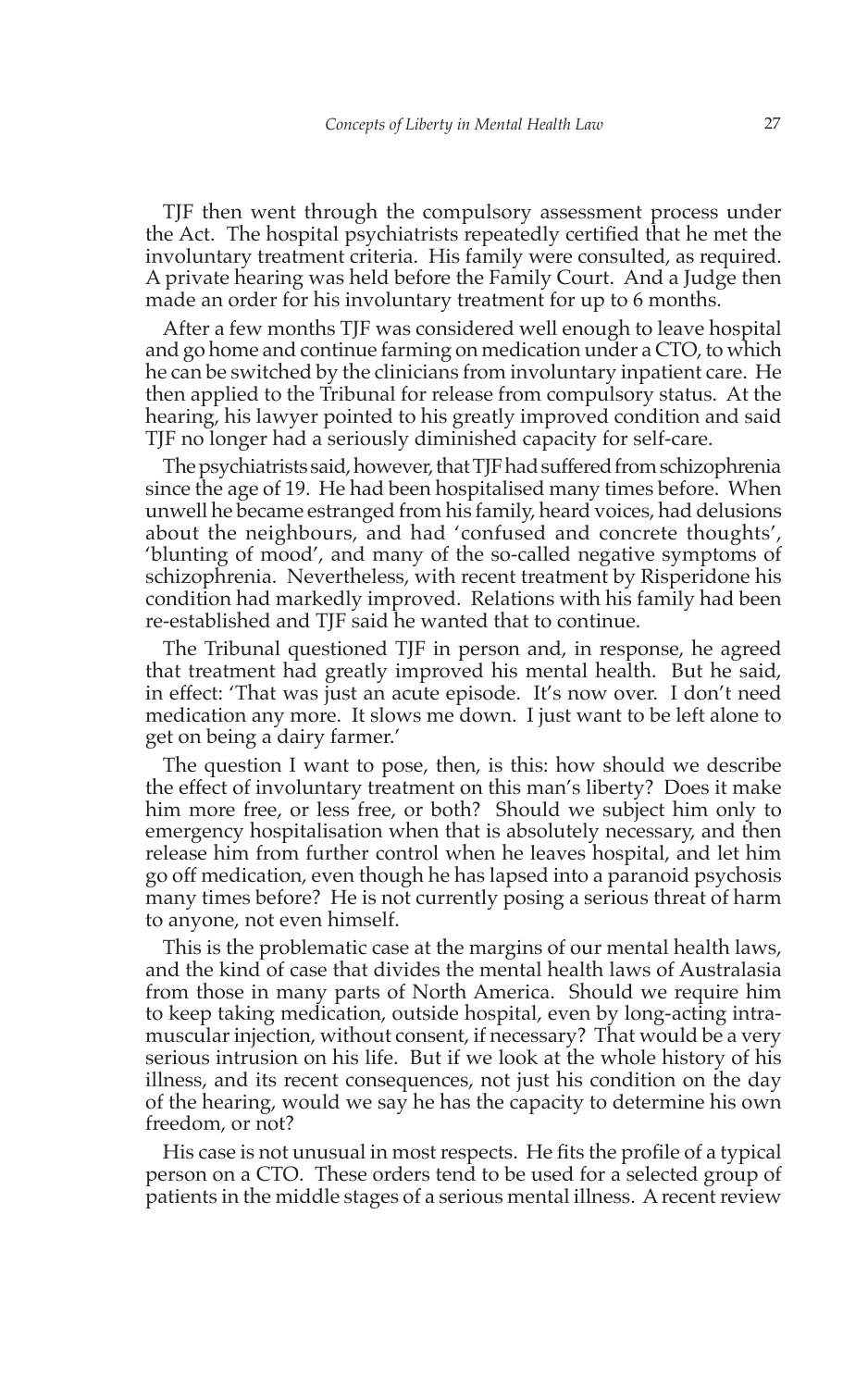of the global literature found that the typical profile of a person on a CTO was as follows:<sup>5</sup>

Patients are typically males, around 40 years of age, with a long history of mental illness, previous admissions, suffering from a schizophrenia-like or serious affective illness, and likely to be displaying psychotic symptoms, especially delusions, at the time.

# **4. Community treatment powers**

A CTO provides a particular cluster of powers and duties that apply to an involuntary outpatient. The availability of these powers has given clinicians in Australasia the confidence to use actively our CTO regimes. The particular cluster of powers and duties provided in New Zealand may be summarised as follows:<sup>6</sup>

- The patient 'shall ... accept treatment' for their mental disorder.<sup>7</sup> This is expressed in terms of a duty imposed on the patient, although logically this may also entail the conferral of a correlative power on health professionals to provide the treatment without consent.8
- The patient must accept visits and attend appointments with health professionals.9
- The 'level' of the patient's accommodation (or the degree of support that must be available) may be specified, in practice, as a condition of their community tenure, even if not the precise address at which they must live.
- The members of community mental health teams are empowered to enter private premises 'at reasonable times', 'for treatment purposes'.10
- The patient may be swiftly recalled to hospital by direction of their Responsible Clinician.<sup>11</sup>
- Police assistance is available in the entry and recall processes, if required.12 •
- The patient may be treated in hospital without consent,<sup>13</sup> but there is no express power to restrain or detain the patient in order to administer 'forced medication' in community settings.

<sup>6</sup> See J Dawson, *Community Treatment Orders: International Comparisons*  (2005), Otago University Print, Dunedin; J Dawson, 'Fault-lines in community treatment order legislation' (2006) 29 *International Journal of Law and Psychiatry* 482.

- <sup>11</sup> Id.
- $\frac{12}{13}$  Supra n 7, ss 40, 41.
- Supra n 7, Part V.

<sup>5</sup> R Churchill, G Owen, S Singh, M Hotopf, *International Experiences of Using Community Treatment Orders* (2007), Institute of Psychiatry, London.

<sup>&</sup>lt;sup>7</sup> Mental Health (Compulsory Assessment and Treatment) Act 1992, s 29(1).

 $R_e$  *NJO* SRT 20/98, 2/4/98.

 $\frac{9}{10}$  Supra n 7.

 $^{10}$  Id.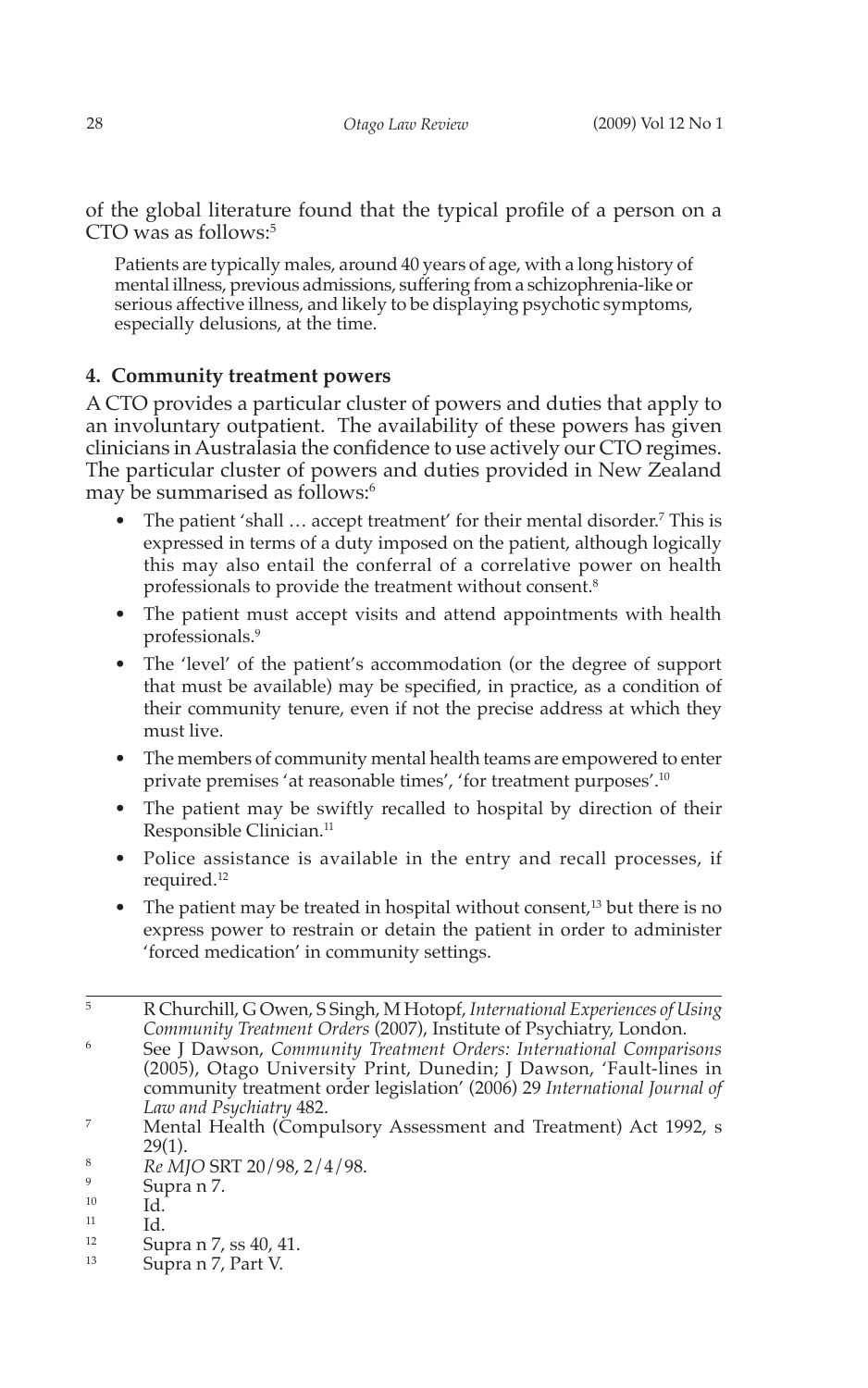This is the important cluster of enforcement mechanisms that the law provides. So, should we apply these powers to this dairy farmer, or the threat of their use? Immanuel Kant said paternalism was the greatest conceivable despotism.14 But even he made an exception for people who were incapable of determining their own rational will. Can this dairy farmer determine his rational will? How much of the time? What does freedom mean in the special case of a person with a serious, continuing mental illness?

### **5. The meaning of freedom for the mentally ill**

I find it useful to work here with the two concepts of liberty famously expounded by Isaiah Berlin, in 1958, at the height of the Cold War: that is, negative and positive liberty.15 Berlin argued that these two ideas about personal liberty have dominated the western philosophical tradition. Negative liberty concerns our right to be left alone, and not to have external constraints imposed on us by other people. This translates, in this context, into a right to refuse psychiatric treatment. Positive liberty concerns our capacity for self-governance, or self-directed activity, our ability to set goals and have some chance of meeting them, and to maintain important relationships, without being dominated by internal constraints that prevent this occurring.

The concept of negative liberty is deeply embedded in the common law tradition. It is found in the remedy of habeas corpus, to challenge a person's unlawful detention; in the civil action for trespass to the person; in the whole of the criminal law about interpersonal violence and property crime, which is to stop people interfering in our lives; and it is found in human rights provisions, including, in New Zealand, the right to refuse treatment.<sup>16</sup>

There is no more important concept than negative liberty in the history of our law. It is called negative liberty because it prohibits other people interfering in our lives, and with our attempts to pursue our own ends, while purporting to say nothing about the ends we should pursue. That is for us to decide.

The great New Zealand jurist, John Salmond, endorsed this view in what is probably the most influential book on legal theory ever written in New Zealand, Salmond's *Jurisprudence,* produced in complete isolation in Temuka, in the 1890s – probably the best work on general jurisprudence ever written in Temuka. One enjoys liberty, said Salmond, 'when the law allows to my will a sphere of unrestrained activity'.<sup>17</sup> Clearly that sphere is breached if other people force me to take medication without

<sup>&</sup>lt;sup>14</sup> I Kant, *Groundwork of the Metaphysics of Morals*, (M Gregor trans. and ed., 1998), Cambridge University Press, Cambridge.

<sup>15</sup> **I Berlin,** *Two Concepts of Liberty* (1958), Clarendon, Oxford.<br>
New Zealand Bill of Rights Act 1990, s 11.<br>
A Frame, Salmond: Southern *Jurist*, (1995) Victoria Unix

<sup>17</sup> A Frame, *Salmond: Southern Jurist,* (1995) Victoria University Press, Wellington.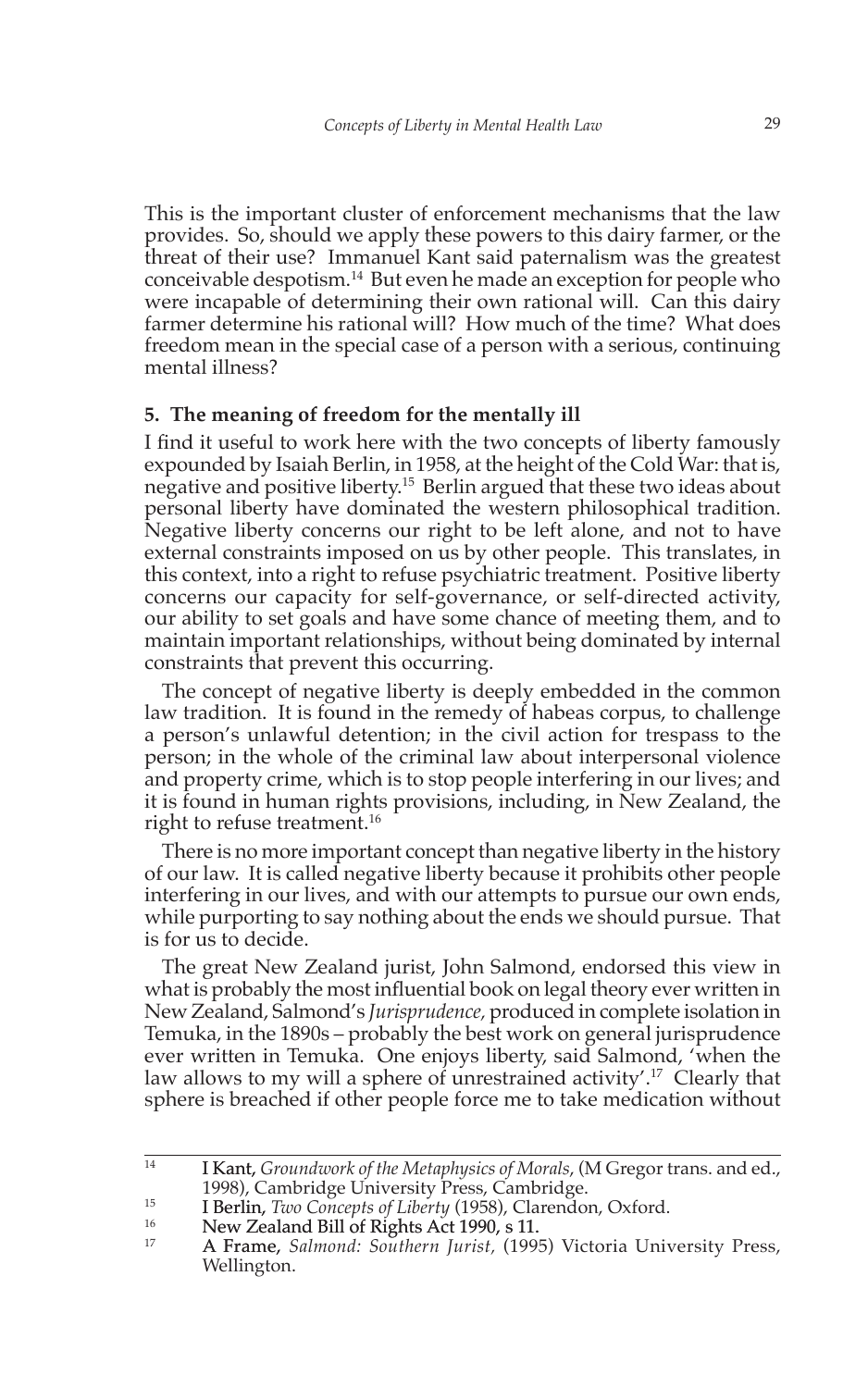my consent.

The concept of positive liberty may be less familiar. Berlin says this about it:18

I wish to be an instrument of my own will, to be moved by reasons, not causes; a doer – deciding, self-directed and not acted upon as if I were a thing, incapable of playing a human role: that is, conceiving goals and policies of my own and realising them.

He calls it 'The freedom that consists in being one's own master':<sup>19</sup> that is, the capacity for self-direction. Charles Taylor, the Canadian philosopher, says it is 'the exercise of control over one's own life',<sup>20</sup> and internal barriers within a person count as obstacles to it.

This concept is not well-embedded in our legal traditions. Nor can it be readily captured in the language of enforceable rights. There are echoes of it in NZ statutes that guarantee health and housing and education and social welfare entitlements, when those entitlements may be necessary to permit people to develop their capacities and pursue their goals. But rarely would we talk of the right of an adult to be forced to exercise their capacities, or of a right to receive involuntary treatment. These are not the stuff of enforceable legal rights.

Nevertheless, in the health professions, the notion that we should try to enhance a person's capacity to achieve their own ends is a wellembedded therapeutic principle. For health professionals, and patients' families, the main aim of treatment is often to re-establish the patient's capacity to function as they wish. In our constitutional system, it is open to Parliament – crucially – to endorse in legislation that alternative, therapeutic, intellectual tradition. Even John Stuart Mill said he would permit others to intervene to promote the interests of those who were not 'of ordinary understanding', $21$  which might include those with a serious mental illness.

In my view, both these concepts of liberty are relevant to involuntary treatment decisions.

### **6. Involuntary patients' views about negative liberty**

Both concepts are also implicit in the comments made to us by patients under CTOs whom we interviewed in our research.<sup>22</sup> We tried to

 $\frac{18}{19}$  Supra n 15 at 16.

 $^{19}$  Id.

<sup>20</sup> C Taylor, 'What's wrong with negative liberty? ' in *The Idea of Freedom* (A Ryan ed, 1979), Oxford University Press, Oxford, at 177.

<sup>21</sup> J Mill, *On Liberty* (D Spitz ed, 1975), Norton, New York, at 70.

See A Gibbs, J Dawson, C Ansley, R Mullen, 'How patients in New Zealand view Community Treatment Orders' (2005) 14 *Journal of Mental Health* 357; A Gibbs, J Dawson, R Mullen, 'Community Treatment Orders for people with serious mental illness: a New Zealand study' (2006) 36 *British Journal of Social Work* 1085; J Dawson, R Mullen, 'Insight and use of community treatment orders' (2008) 17 *Journal of Mental Health* 269.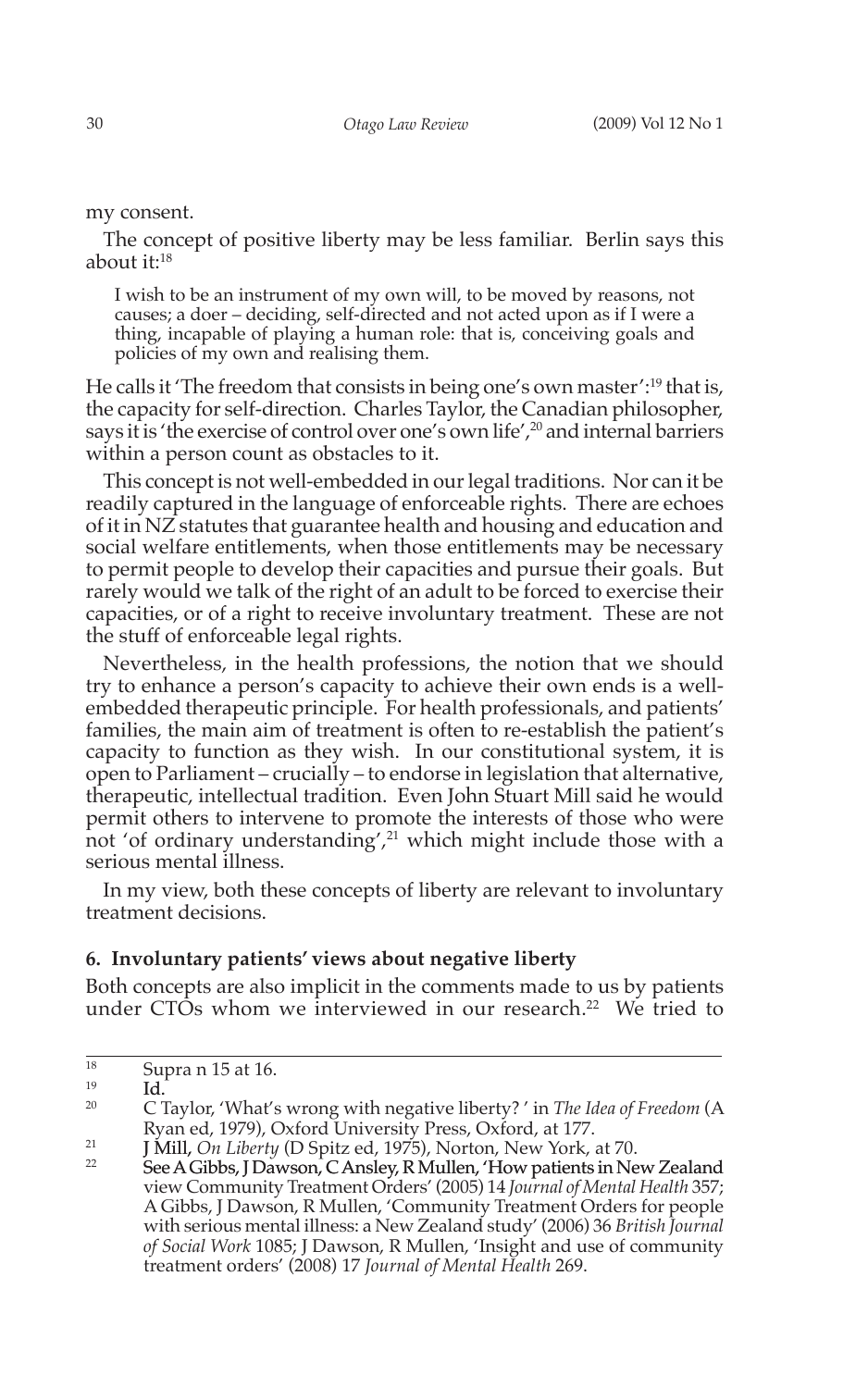interview an entire cohort of patients who had been under a CTO in Otago in the previous two years. More agreed to be interviewed than refused. Eventually, we interviewed 42, including eight Maori patients. Many clearly felt highly coerced by the CTO.

# **Coercion by the CTO: patients' views**

'I have to do what they say'.

'Wham: they can put me straight back in!'

It was a 'straight-jacket'.

'Thumb-screws now on'.

I was under 'control, supervision, surveillance'.

I was 'restricted, ordered, dictated to, pressured'.

'It made me a second class citizen'.

'It was mainly negative, but it saved my life'.

'It didn't help me. They forced me to take medication. I hated having my freedom taken away. There was a stigma always in the back of my mind. I was restricted in certain ways'.

'It was like a prison sentence. I could not go hunting in the forest with my sons. My psychiatrist is authoritarian. The injections impair my alertness and energy. They took away my gun licence'.

'It put me in a category hole and a little box'.

Clearly these patients consider their right to be left alone was compromised, as one would expect. The last comment captures particularly the sense of psychological confinement that may be experienced by someone under a CTO.

The main thing that can be said *in favour* of CTOs in this regard is that they may reduce a person's exposure to even more restrictive alternatives than involuntary outpatient care. Many former forensic patients, for instance, who had come under the mental health legislation following involvement in the criminal justice system, spoke passionately of their preference for life under a CTO. They measured their experiences against the prior pattern of their life.

# **CTO compared to forensic care or imprisonment**

'I was into marijuana, pills, sniffing glue, solvents, living the hard life. They would pick me up off the street and put me in a cell. I was just wandering around New Zealand doing nothing. It is a hard life out there. It saved my life'.

'It's better than the bashings, seclusions and jabs at [hospital X]'.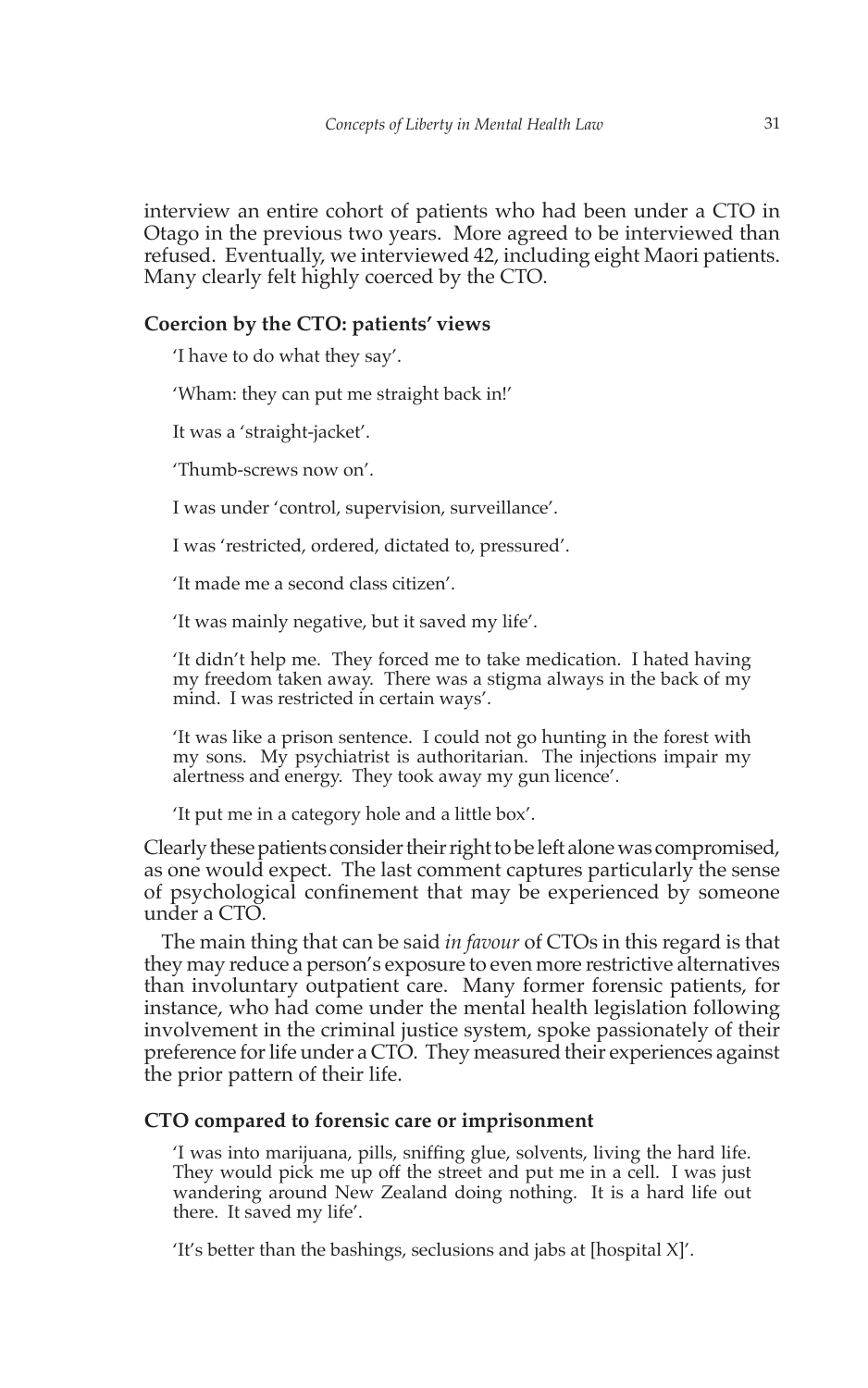'That unit up there: it's the same as being in prison but there are no uniformed officers'.

'The real bad part of my life was in forensics'.

'I've come straight from the lock-up place'.

'Now I can come and go as I please, go outside, go for a walk, in the fresh air'.

These patients definitely found the CTO less restrictive than those other options.

#### **7. Patients' views on positive liberty**

My main argument, however, is that we should go further and listen to what patients also say about the manner in which involuntary treatment may reduce internal barriers, in their own minds, to achieving their ends. They expressed this in a number of related ways:

# **Negative descriptions of prior mental state and its impact on selfgovernance**

'I was over the edge at the time'.

'I was off the tracks'.

'It is very confusing when you are ill and it is hard to relate to people. It all depends on how ill you are. It's a cold, hard world when you're still very ill'.

'I was distressed and depressed. Nothing mattered. I would have done something stupid'.

'I was frightened of having delusions and hearing voices again'.

Many also suggested that consistent treatment had improved their mental health

## **Comments on enhanced access to treatment as a means to better mental health**

'You know someone will keep in contact'.

'It's part of my personal risk management plan'.

'You know if you flip out they'll put you in hospital'.

'You have care straight there'.

'You move through the system in a tighter circle'.

'If I was discharged it would take longer to get help'.

'I like how it is worded, a community treatment order, because the people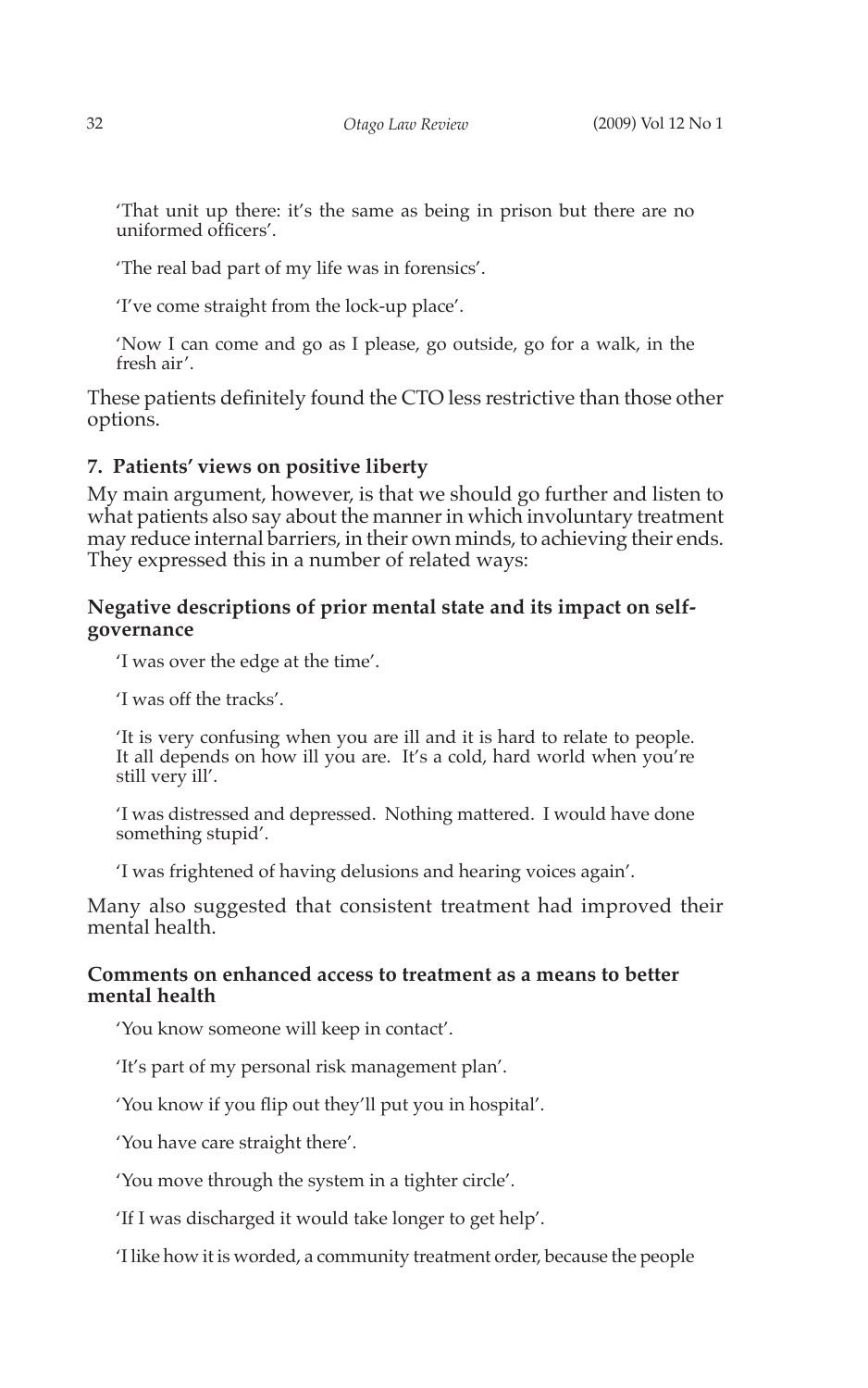around you are helping you'.

Contra: 'It's easier for them. It cuts out the red tape'.

Many involuntary patients said that through the receipt of continuous care the burden of their illness was reduced and they achieved some degree of stability and control over their life. How much control do you have over your life when you are going through a repeated cycle of admissions to inpatient care? My point is that these comments go not only to matters of patient health, or patient welfare. They also go to matters of liberty – positive liberty.

It seems to me that these patients were saying that by getting access to treatment – even *involuntary* treatment – they had experienced the removal of internal barriers to control over their life. And then they were able to achieve at least *some* of their aims.

# **Overall Impact of CTO**

'It brought me back into society as a normal Dad. It lifted the burden of monitoring from my wife. It saved my marriage. It's good but there's handcuffs on it'.

'It saved my life. It got me off the streets. It helped me communicate with people'.

'It was a step to freedom. It increased my independence from the hospital. It's better to be in the community. Now I have a job – unloading fish – but at least it's a job. It changed things to the point where I am  $99\%$ sure of myself'.

Compulsory treatment gave them positive options. In a sense, that may seem paradoxical, they were forced to be free.

# **8. An ethical framework for the use of CTOs**

The ultimate task of mental health law, in my view, is to create a structure within which the usual right of mentally ill people to refuse treatment can be weighed against the contribution that involuntary treatment can also make to their capacity for self-regulation and their ability to engage in meaningful occupation and personal relationships of choice. In short, several concepts of liberty, or ideas about freedom, may properly be deployed in mental health law. These may be summarised as follows:

#### **Relevant Concepts of Liberty**

*'Negative' liberty*:

• the 'right to be left alone'.

# *'Positive' liberty*:

- the capacity to act, to set and meet one's own goals.
- to be 'moved by reasons, not causes'.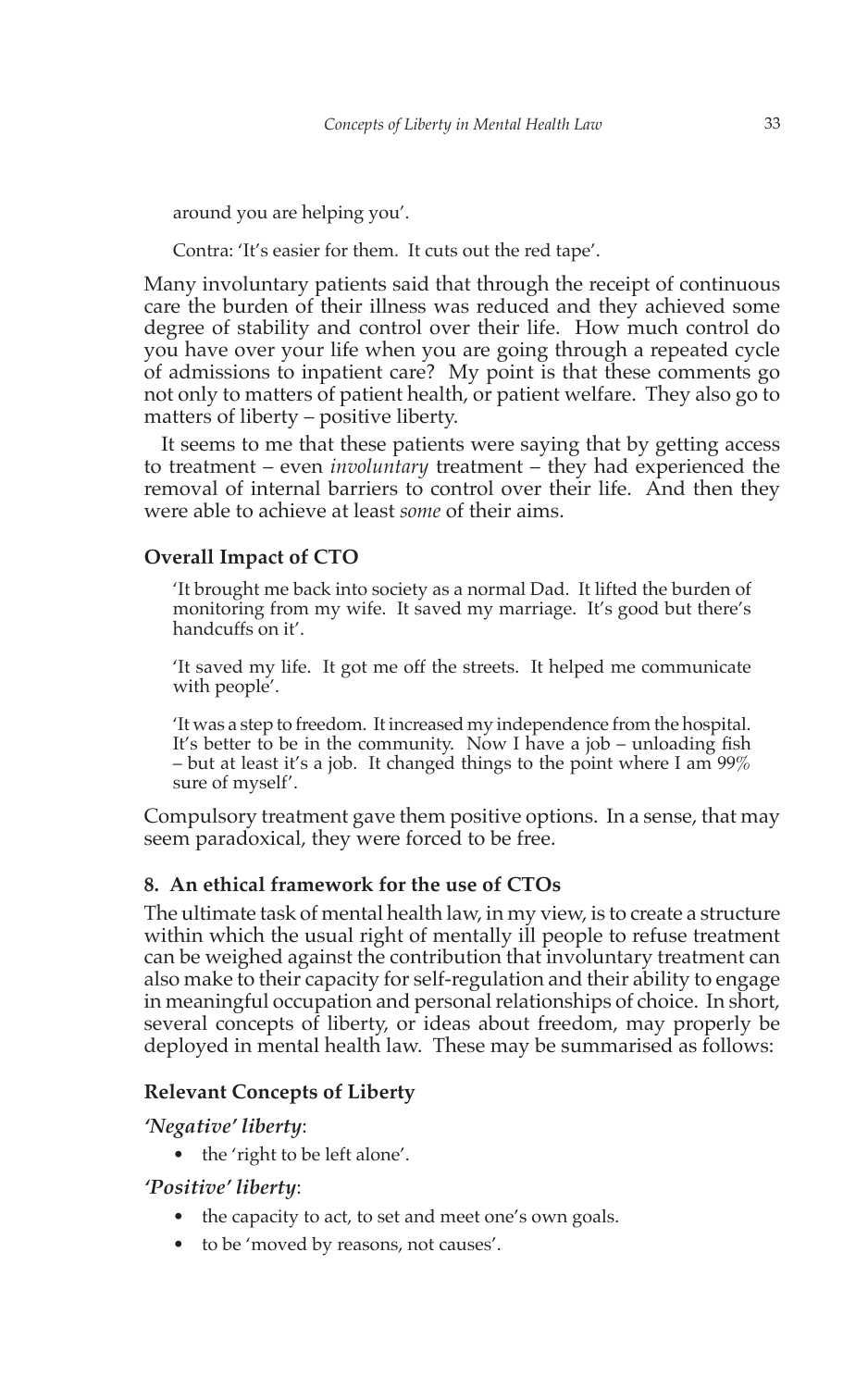• to maintain meaningful relationships of choice.

# *Comparative liberty*:

- the CTO compared to hospital, forensic care, prison, the street.
- the temporal dimension: past, present, future liberty interests

So no party – neither lawyer nor psychiatrist – should claim to occupy the high moral ground of 'true' liberty on the patient's behalf, because there is no high ground of 'true' liberty to be found, only different and contestable concepts of liberty that may point to different conclusions in the same case.

If we try to construct a set of ethical principles, then, to justify involuntary psychiatric treatment of people who pose no imminent threat of harm, those principles might look like this:

# **A justification for involuntary treatment of patients not posing a clear threat of harm**

# **Necessary ethical conditions:**

- The person's capacity for self-governance is seriously diminished due to mental illness.
- Involuntary treatment would significantly advance their positive liberty.
- This would outweigh any reduction in their negative liberty. •

All these elements are necessary: the incapacity principle, which distinguishes candidates for involuntary treatment from other adults, and the weighing up of both major concepts of liberty, to reach a judgment as to which should take priority in the particular case. I think we should be able to consider the whole course of a person's illness and their likely prognosis in making that decision. New Zealand's legal criteria for involuntary treatment can be properly read and applied in that light, and I think this is how involuntary treatment decisions are made most of the time.

This approach respects the traditions of both law and psychiatry, and that was the intention of our Parliament when it adopted a multidisciplinary approach to the design of New Zealand's mental health legislation, after listening to the views of patients, lawyers, the health professions, and patients' families – all of whom should be heard.

# **9. The consequences for mental health law**

In the end, our thoughts about liberty will affect the whole design of our mental health laws: from whether we think a CTO regime is justified at all, down to the fine print of the law and how it is applied in individual cases. If we put a very high value on the right of mentally ill people to be left alone and to refuse treatment:

• the law will tend to have tightly-drafted standards, based on current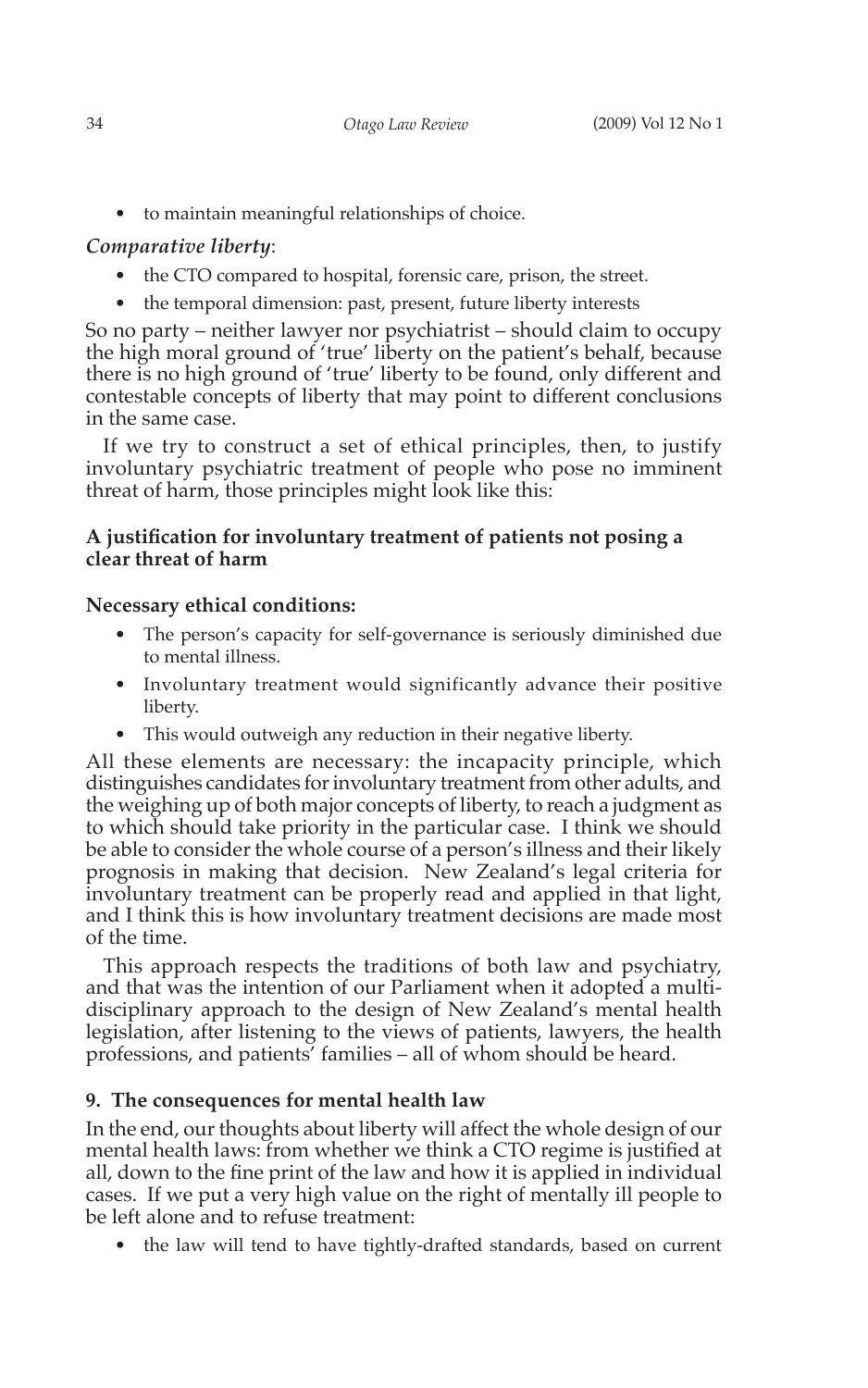dangerousness;

- it will only authorise treatment for short periods of time;
- it will impose rigorous and frequent external review procedures on psychiatrists, that are very onerous; •
- it will provide little extra authority to treat patients compared with the voluntary approach: no power of entry on to a private farm, for instance; and •
- it will leave very little discretion in clinicians' hands. •

In that situation, is it likely that busy psychiatrists, who have some discretion as to whether they will use these powers, will make active use of an under-powered and over-regulated scheme? There are many calls on psychiatrists' time, and they may simply direct their attention elsewhere, to patients who *will* accept voluntary treatment, and who may be easier to treat, even if they are less unwell. In short, to design a CTO scheme in that legalistic way is to subvert it, because clinicians will not use it actively, and then it will not make any significant difference to the delivery of mental health care.

The great danger, if we let civil mental health law wither away like that, when the asylums are closed and will not be reopened, and the vast majority of mental health patients live in the community, and a small proportion remain very unwell for long periods of time, and when we live in rather punitive times, with rising rates of imprisonment, and the law loves a vacuum, as they say…. the great danger is that something worse will take the place of mental health law, and we will see greater use of the criminal law, and of secure forensic care, and greater suffering and stress on families, and greater homelessness among the mentally ill. I do not think that would promote human liberty overall. So we should not let civil mental health law wither away. We should grasp the nettle. We should enact and support reasonably flexible CTO schemes that clinicians will have the confidence to use.

# **10. The outcome for the dairy farmer**

So what did the tribunal decide in the dairy farmer case? They decided the CTO should continue. They recognised TJF was now reasonably well, he opposed further medication, and his usual right to refuse treatment was being trumped. They did not think his squalid living conditions were sufficient, on their own, to justify involuntary treatment because he had lived like that for years and not been seriously harmed. But they found his capacity for self-care was still seriously diminished, because, when unwell with paranoid delusions he lacked the capacity to make the decisions that were necessary to achieve the goals *he set for himself when well* – to be a dairy farmer and to have contact with his family. Those goals – of his – could not be met if he became unwell again, as he had, repeatedly, in the past.

Without involuntary treatment, in other words, he would – in Isaiah Berlin's terms – lack positive liberty. Internal barriers in his mind would